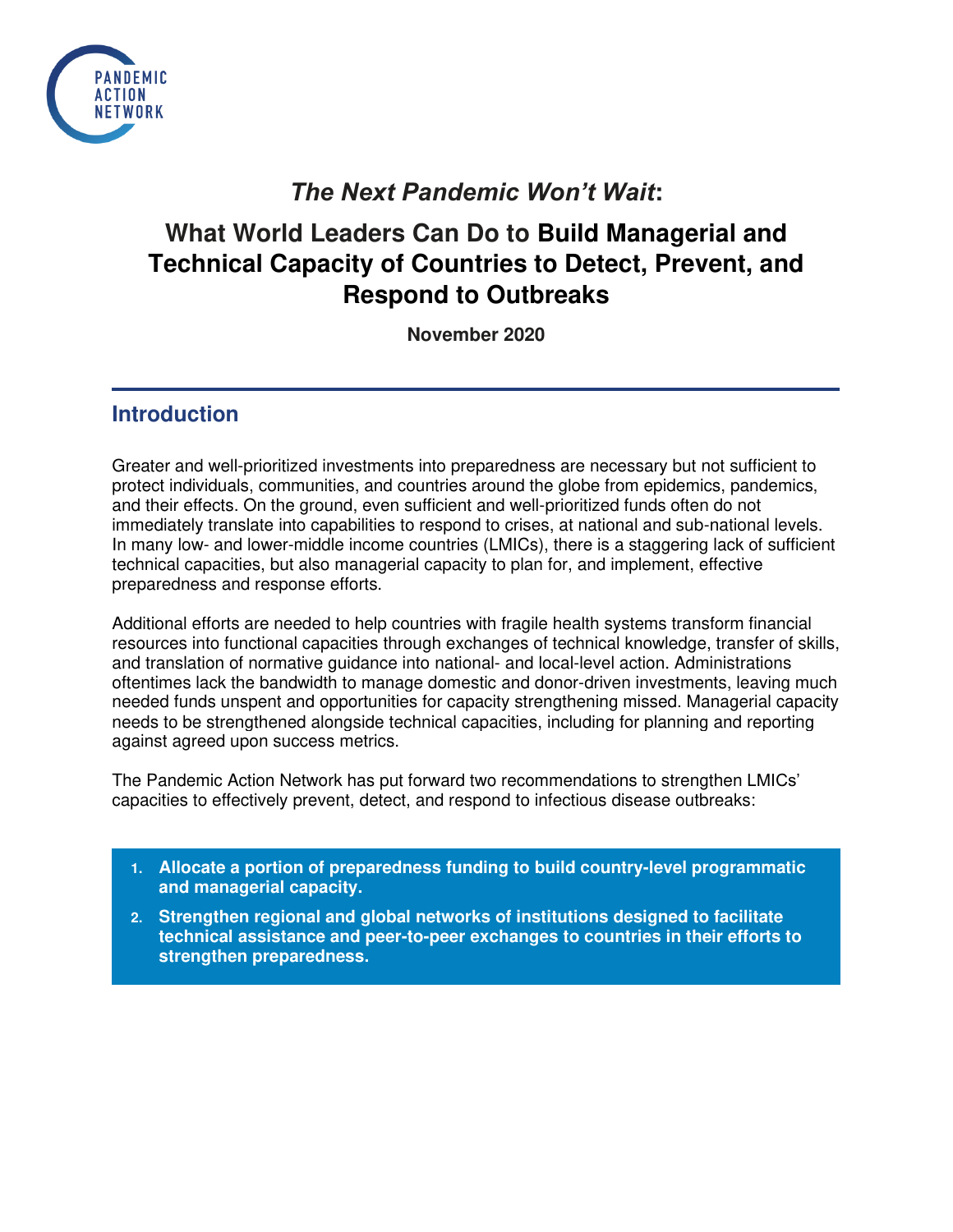

### **Overview of key challenges**

#### **Findings from global health tools and metrics are not always able to be translated into operational systems and protocols.**

Over 110 countries around the world have used the World Health Organization (WHO)'s Joint External Evaluation (JEE) process to assess their health security strengths and weaknesses. About half of these countries have also developed National Action Plans for Health Security (NAPHS), which identify the actions needed to address the gaps identified by the JEE. Some of these plans have been costed, and various levels of domestic and international resources have been mobilized to meet the need. Yet even as resources are identified, the implementation of efforts to address gaps and build capabilities is a complex task. The NAPHS itself involves 19 technical areas and the coordination of multiple government departments and implementing partners and donors.

#### **Disbursement can be slow, threatening future funding and sustainability.**

Bilateral funders and multilateral development banks comprise the bulk of financial support for preparedness and response in LMICs. When the World Bank's Regional Disease Surveillance Systems Enhancement (REDISSE) program was established in 2016 to promote investments in outbreak preparedness, progress in the first few years of executing the program were slow. As of September 2018, less than 12 percent of REDISSE funding committed between 2016 and 2017 had been disbursed, about half of the amount projected at the time of approval. Although there has been substantial progress since, the slow disbursement of funds can threaten both successful implementation and the availability of future funding for preparedness.

#### **Approval processes and disbursement requirements can be complex.**

The managers who are responsible for oversight and implementation of preparedness activities must have the skills and abilities to successfully implement multi-sector, multi-partner programs. This include mastery of planning tools for managing projects, large and small, outcome-driven accountability frameworks, and effective financial/operation risk management techniques.

#### **Many countries lack sufficient technical resources and hands-on assistance needed to implement priority actions.**

Target areas requiring specialized technical support include, but are not limited to, improvement of laboratory capacities and specimen transportation, strengthening data collection and surveillance systems, developing a workforce specialized in field epidemiology, or adjusting legal frameworks to align with the [International Health Regulations](https://www.who.int/health-topics/international-health-regulations#tab=tab_1) (IHRs). Yet offers of support to LMICs from international technical partners, while well-meaning, are often haphazard and uneven, with diverging approaches and sets of recommendations depending on which technical partner is engaged. Every country should have ease of access to adequate and sustained support to transform resources into the functional capacities necessary to manage a whole-ofgovernment approach to detect, prevent, and respond to outbreaks at their source.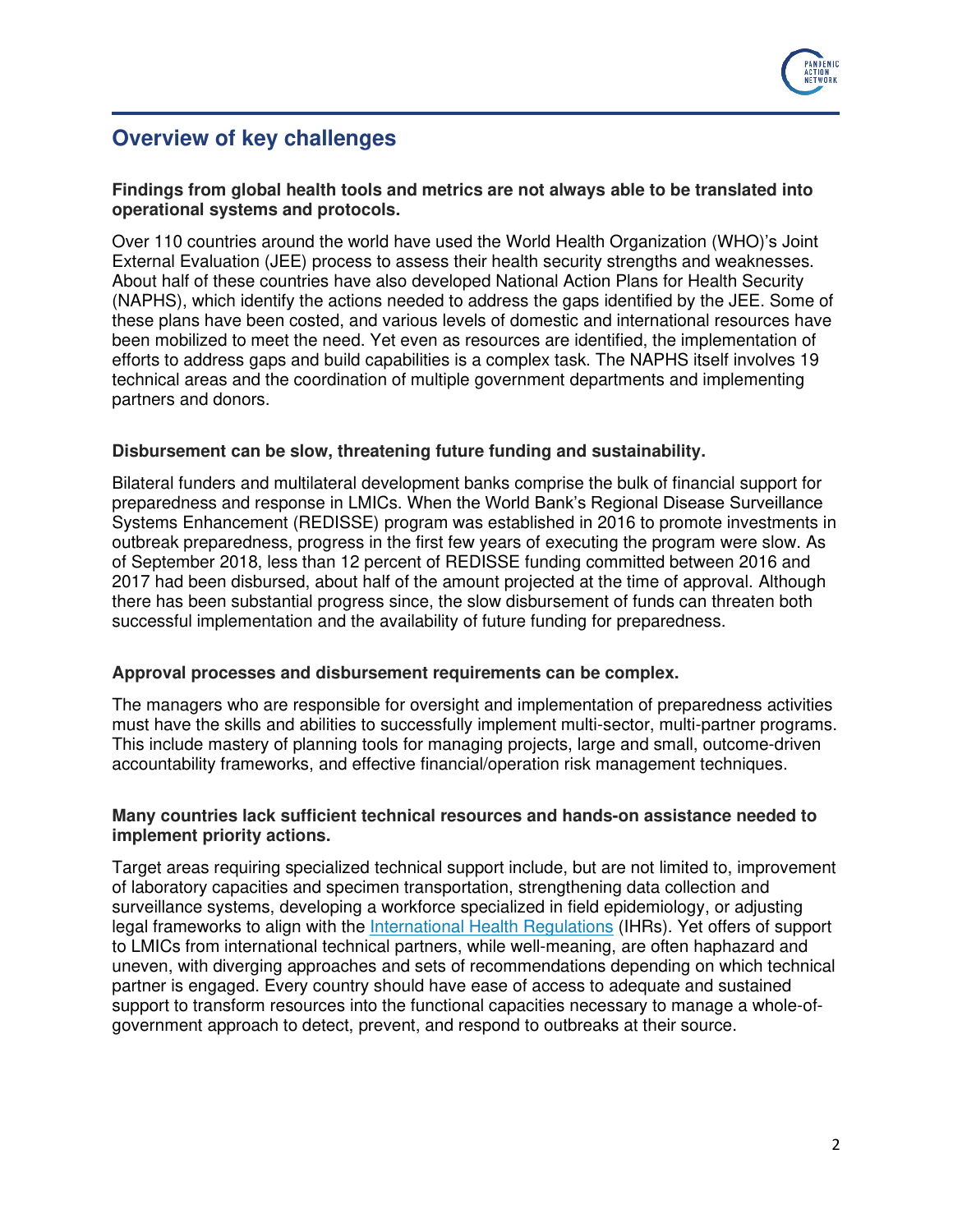

### **An agenda for international action**

- **1. Allocate a portion of preparedness funding to build country-level programmatic and managerial capacity.** 
	- o **A target five percent of preparedness funding would help strengthen Ministries of Health and other relevant ministries' programmatic and managerial capacity to design, swiftly implement, and robustly evaluate preparedness programs.** This allocation would accelerate the disbursement of preparedness funds at the country level, build the skills necessary to maximize the impact of these investments on the ground, and build greater confidence for ongoing support by increasing transparency around investments. This would also improve management and integration of preparedness more broadly, which is often lacking.
- **2. Strengthen regional and global networks of institutions designed to facilitate technical assistance and peer-to-peer exchanges to countries in their efforts to strengthen preparedness.**
	- o **Support WHO's [Global Strategic Preparedness Networks](https://www.alliancehsc.org/joint-external-evaluation/strategic-partnership-for-international-health-regulations-2005/) (GSPN) initiative and the [Global Health Security Agenda](https://ghsagenda.org/) (GHSA) to realize their full potential to facilitate country preparedness.** The **GSPN** should become a standing network of technical institutions and partners able to deploy experts to countries to accelerate the transfer of technical knowledge and skills, and translate normative guidance into country action. The **GHSA** should also be supported and properly resourced to promote country-level best practices and foster peer-to-peer exchanges between countries facing similar preparedness challenges.